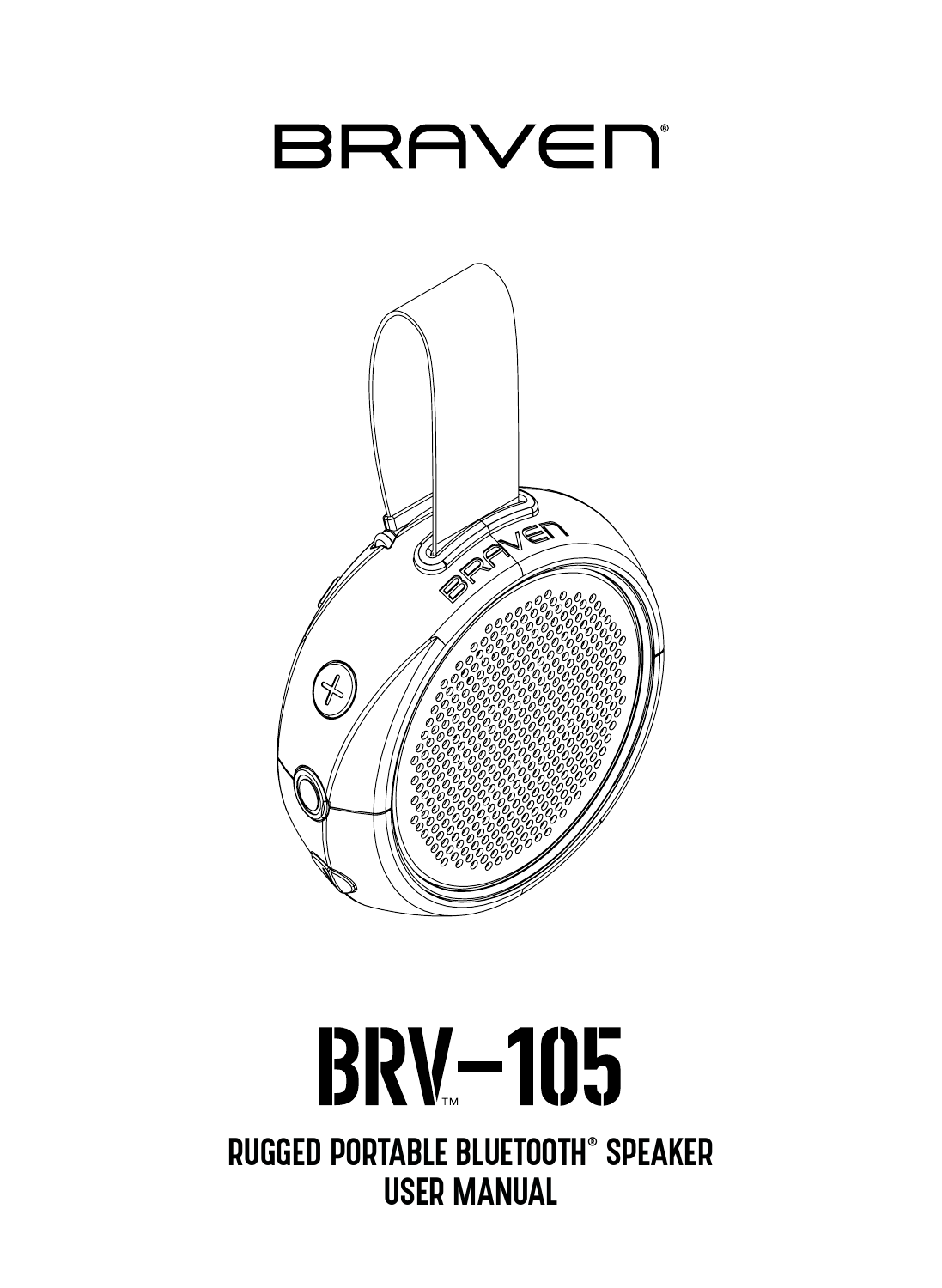## GET TO KNOW YOUR BRV-105

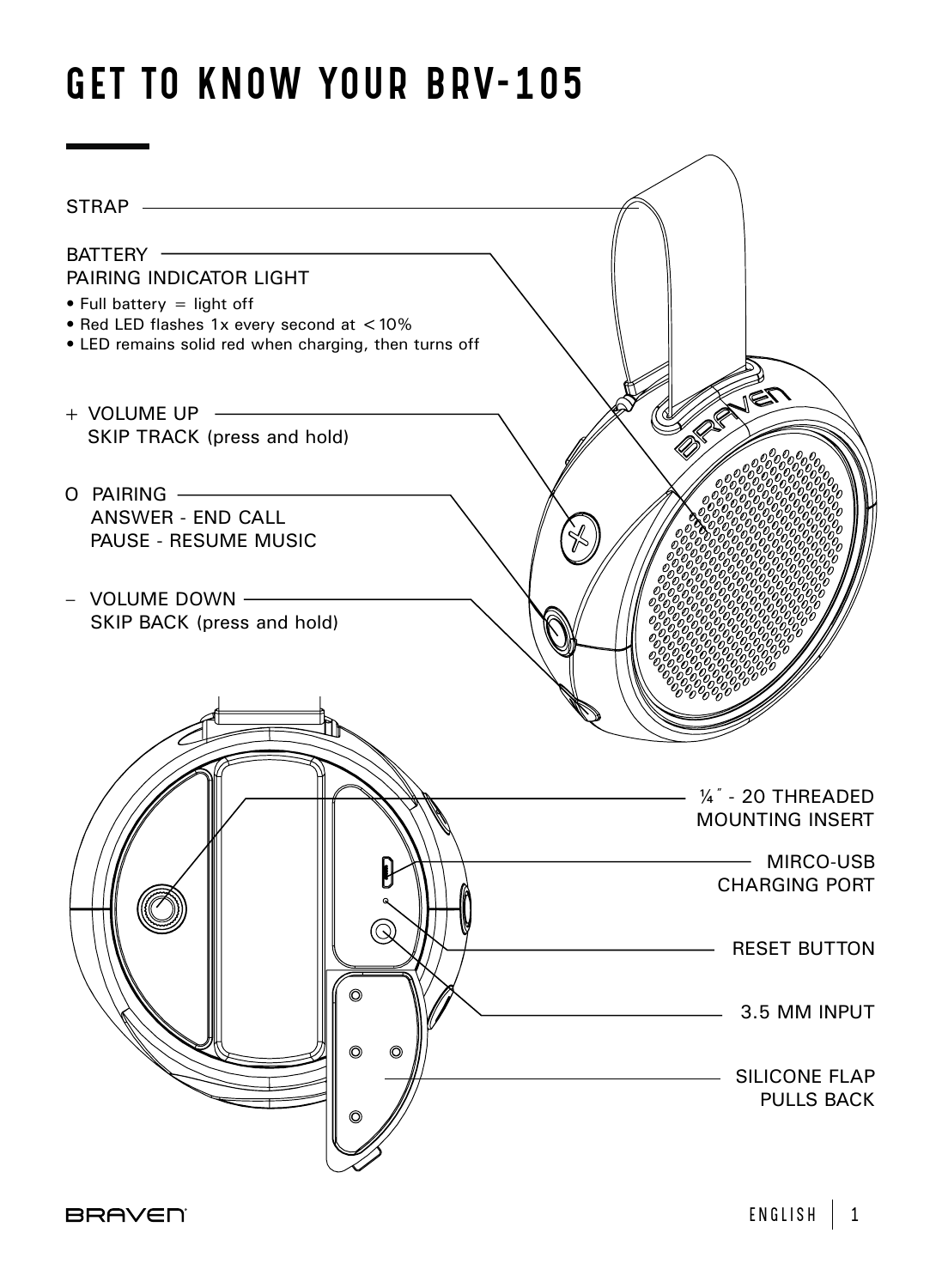## TURN ON & BLUETOOTH<sup>®</sup> AUTO-PAIRING

- 1. Long press the "O" button to power on the BRV-105 to automatically begin pairing mode. LED behind the grill will blink rapidly.
- 2. Activate Bluetooth<sup>®</sup> on the phone or device you are pairing with (see your device's instruction manual for information on activating its Bluetooth® settings).
- 3. Go to your phone or device's Bluetooth® settings and select "BRV-105" from the list.
- 4. If asked for a passcode, enter "0 0 0 0".
- 5. You will hear a single beep when BRV-105 is paired with your device. NOTE: BRV-105 only remembers 1 device.

NOTE: If your BRAVEN does not have an active Bluetooth® connection and is left on, it will shut itself off after 30 minutes. To restart your BRAVEN you will need to press and hold the power button for 2-3 seconds.

## NEW DEVICE PAIRING

- 1. If you'd like to pair BRV-105 to a new device, long press "O" to turn off speaker. Once speaker is off, long press "O" until you hear the speaker power on, and keep holding until you hear the pairing sound.
- 2. Activate Bluetooth® on the phone or device you are pairing with (see your device's instruction manual for information on activating its Bluetooth® settings). NOTE: Speaker can ONLY be put into pairing mode when the speaker is first turned on.
- 3. Go to your phone or device's Bluetooth® settings and select "BRV-105" from the list.
- 4. If asked for a passcode, enter "0 0 0 0".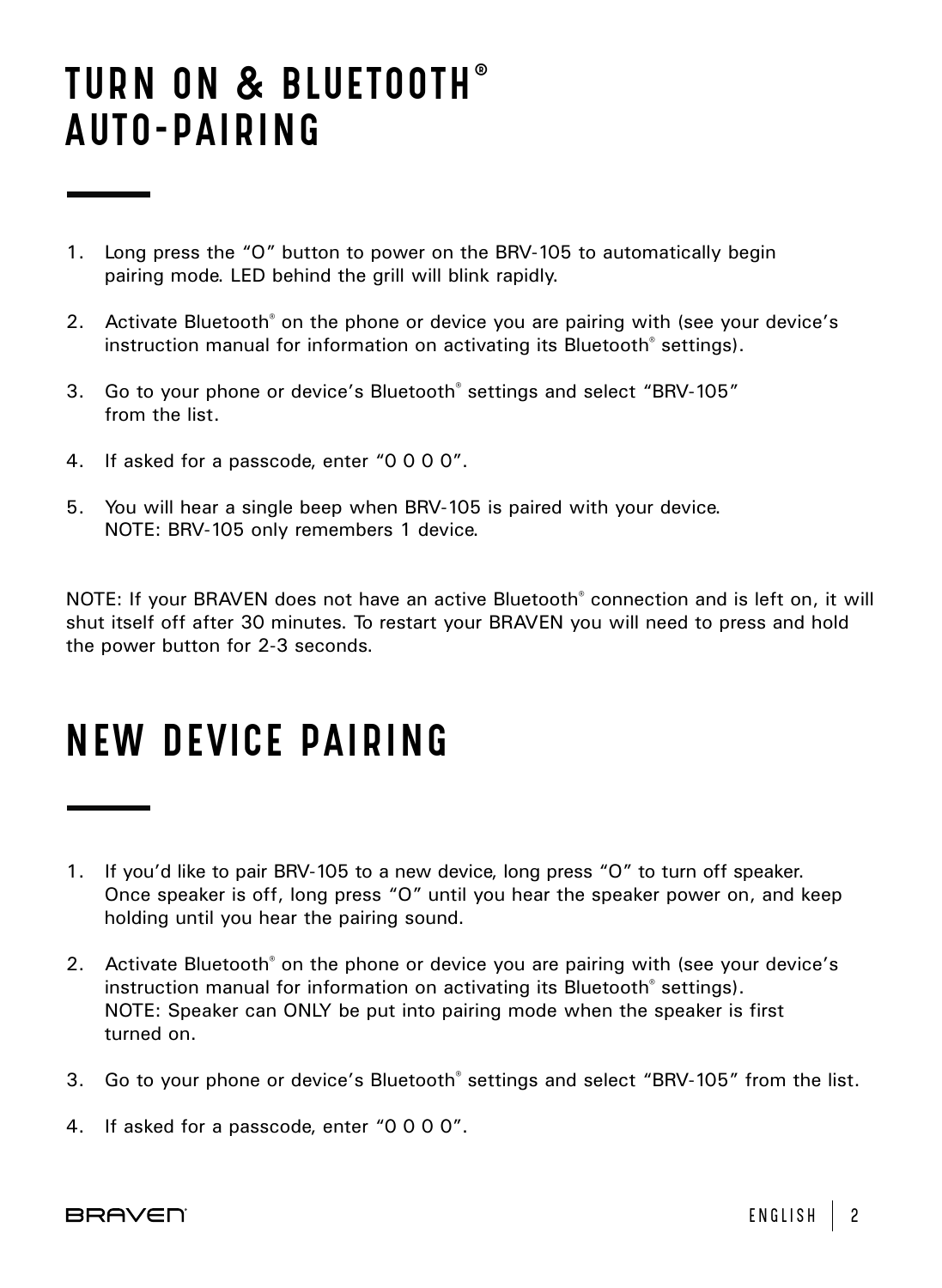# CHARGING YOUR BRAVEN

- Before using your BRAVEN for the first time, charge the unit until the LED battery indicator light behind the grill turns off.
- To charge your BRAVEN, plug the included USB-to-Micro-USB cable into a wall power adapter (not included) or into a powered USB port on a computer. Plug the Micro-USB connector end of the cable into the BRAVEN charging port.

### WATERPROOF FEATURES

The BRV-105 is IP67 waterproof certified and designed to withstand rainfall, waterjets, splashing or dunks in 3ft / 1m of water for up to 30 minutes.

IMPORTANT: To ensure your BRV-105 speaker is prepared for use in a wet environment, remove all cable connections and tightly close the silicone flap which guards the charging port and 3.5 MM input on the back of the speaker. If this flap is not securely fastened to the speaker, BRV-105 will not be waterproof.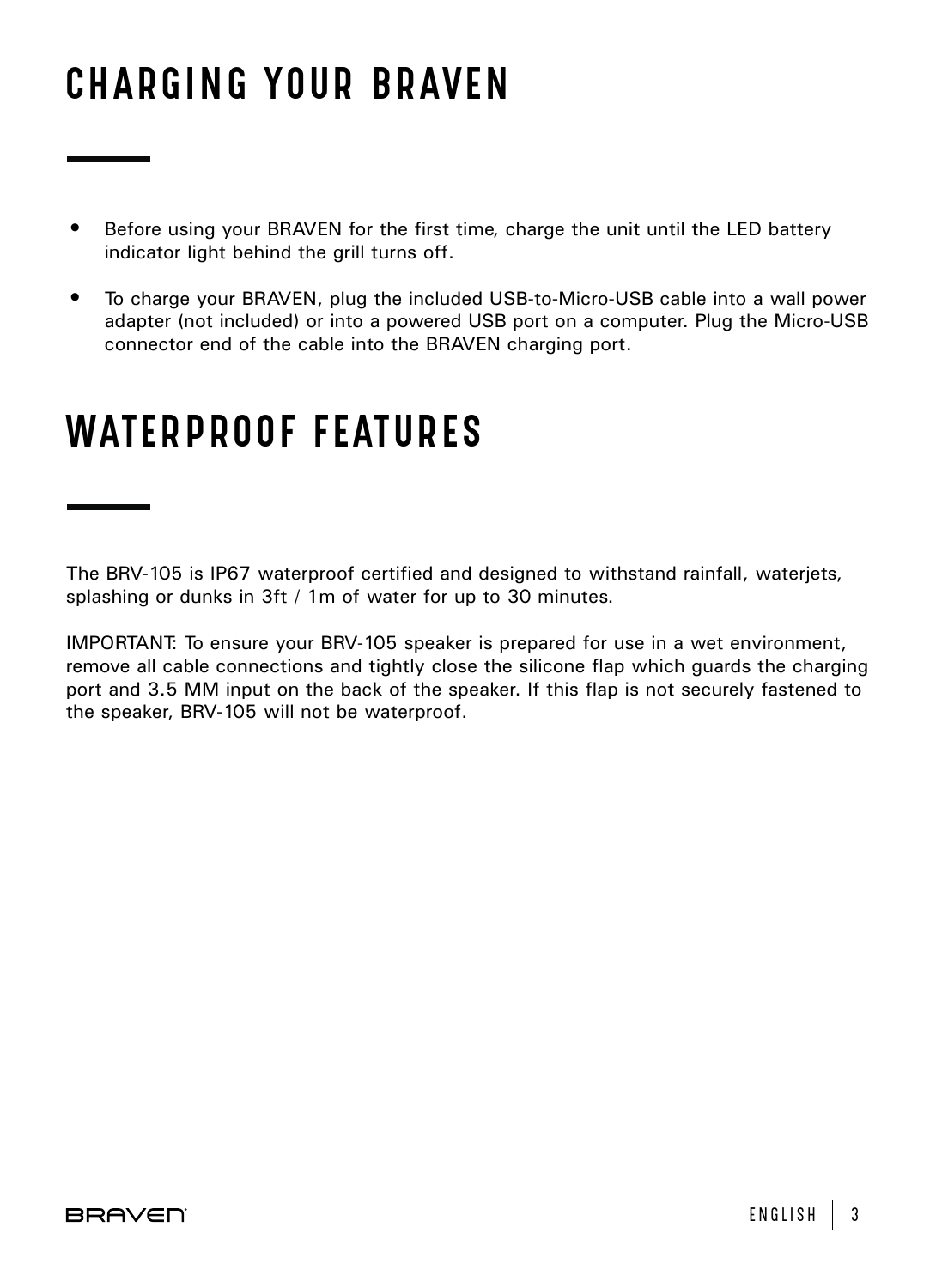#### ATTACHING AND MOUNTING YOUR BRV-105





- Integrated strap lets you to attach your BRV-105 to a backpack or bar.
- •The versatile strap can also be strapped to handlebars.



 $•$  ¼" - 20 threaded mounting insert is compatible with tripods, and other mounts with ¼" - 20 posts.

## **SPEAKERPHONE**

Press the "O" button to answer a call over the speaker. Press the "O" button again to end the call.